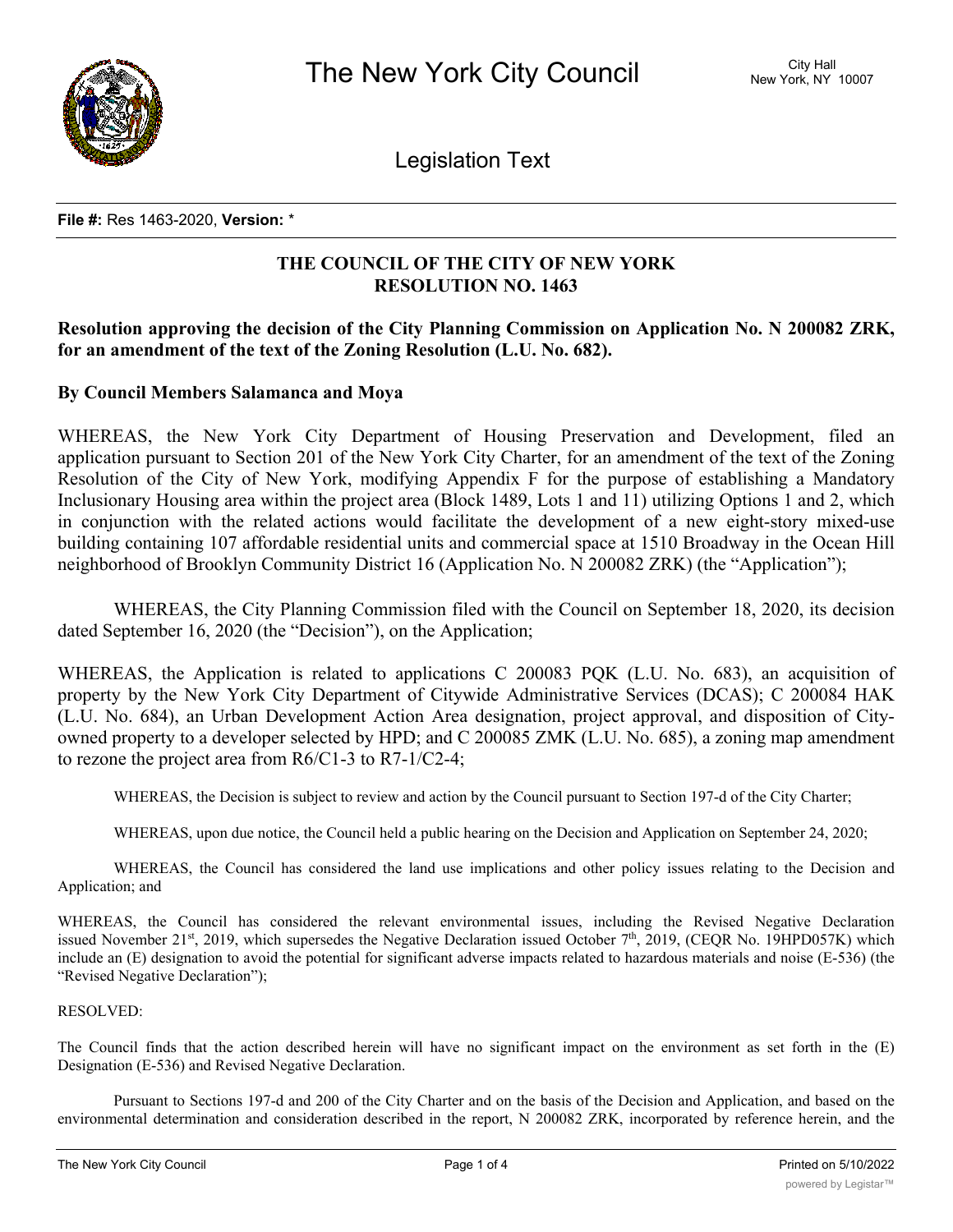#### **File #:** Res 1463-2020, **Version:** \*

record before the Council, the Council approves the Decision of the City Planning Commission.

Matter underlined is new, to be added; Matter struck out is to be deleted; Matter within  $# #$  is defined in Section 12-10; \* \* \* indicates where unchanged text appears in the Zoning Resolution.

\* \* \*

**APPENDIX F Inclusionary Housing Designated Areas and Mandatory Inclusionary Housing Areas**

\* \* \* **BROOKLYN** \* \* \* **Brooklyn Community District 16** \* \* \* Map 5 - [date of adoption]

[PROPOSED MAP]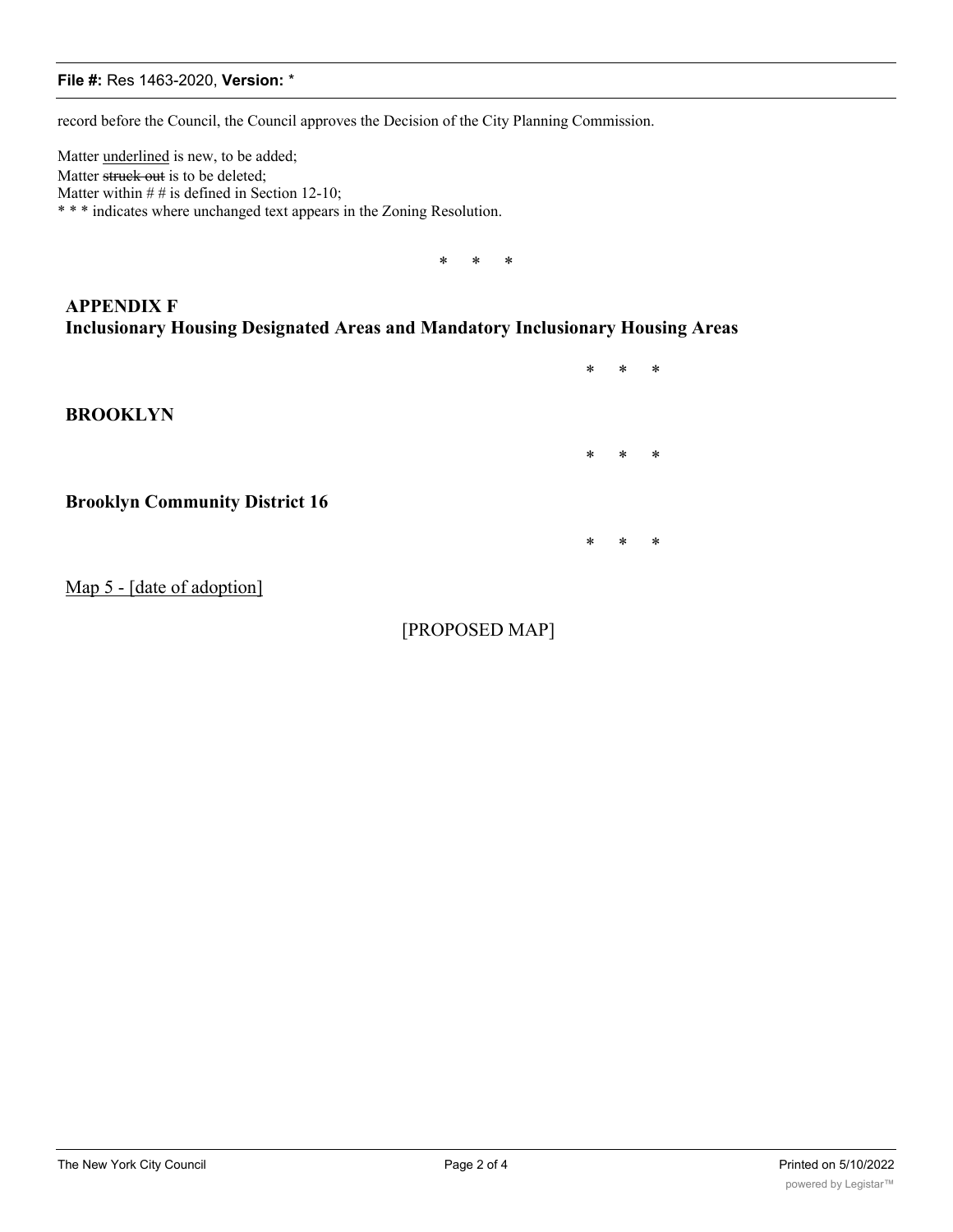



Mandatory Inclusionary Housing Progam Area see Section 23-154(d)(3)

Area 6- [date of adoption] - MIH Program Option 1 and 2

# Portion of Community District 16, Brooklyn

\* \* \*

Adopted.

Office of the City Clerk, } The City of New York,  $\}$  ss.:

In the foregoing that the foregoing is a true copy of a  $\mathbb{R}$  -copy of  $\mathbb{R}$  and  $\mathbb{R}$  -concilent by The Council of The Council of The Council of The Council of The Council of The Council of The Council of The Co